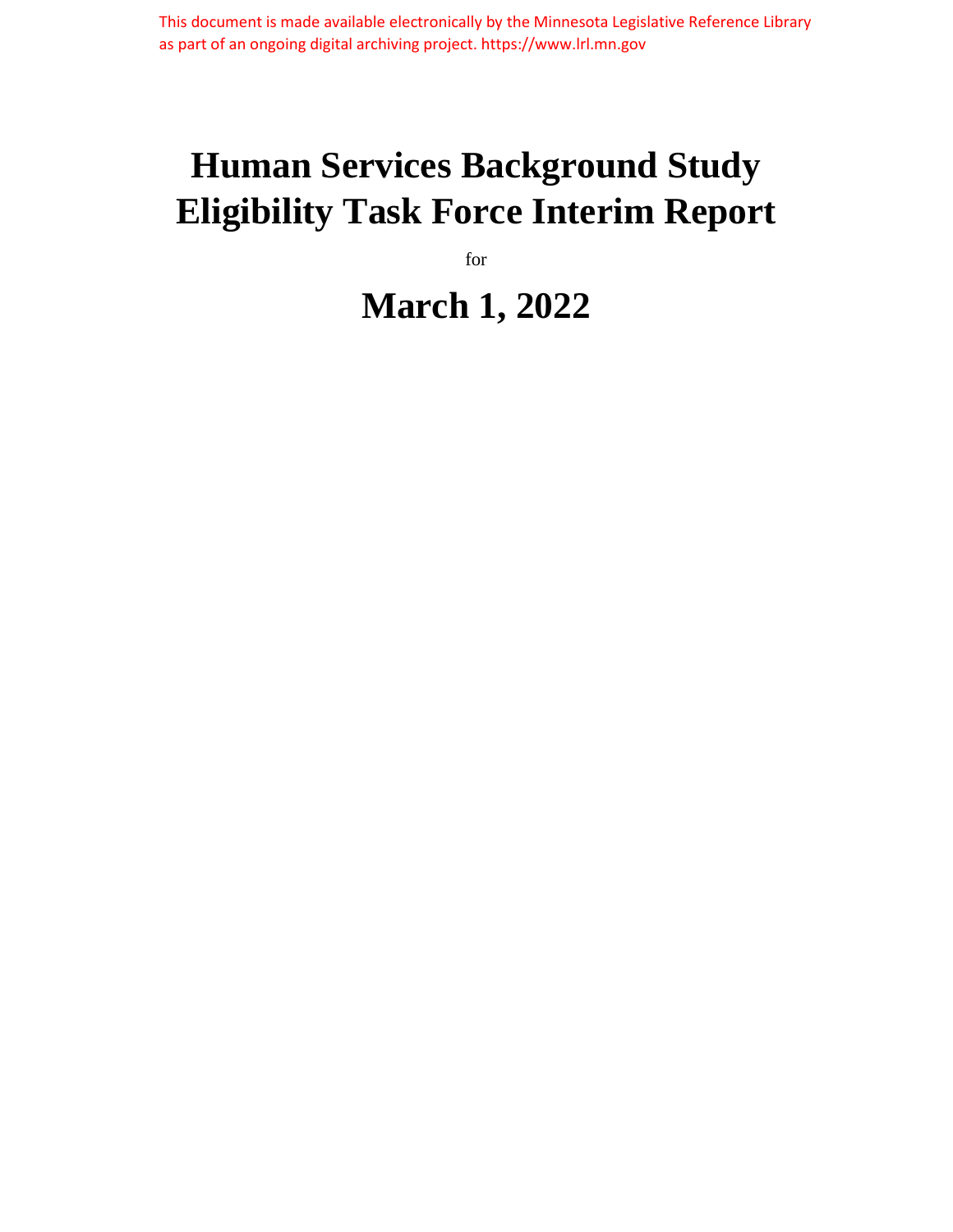# **Table of Contents**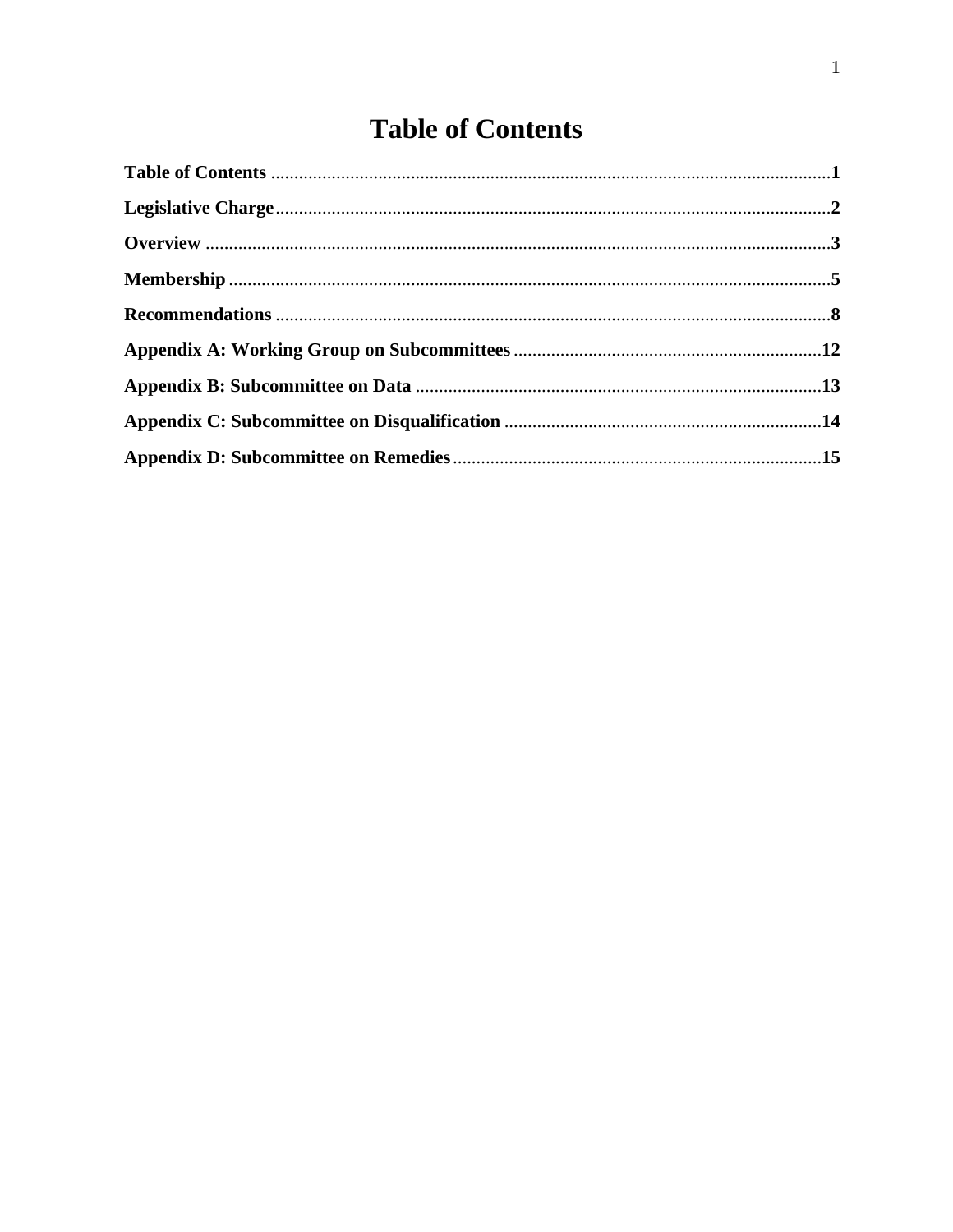The Human Services Background Study Eligibility Task Force was established in 2021 to review the statutes relating to human services background study eligibility and disqualifications, including but not limited to Minnesota Statutes, sections 245C.14 and 245C.15.

The task force must:

- 1. evaluate the existing statutes' effectiveness in protecting the individuals served by programs for which background studies are conducted under Minnesota Statutes, chapter 245C, including by gathering and reviewing available background study disqualification data;
- 2. identify the existing statutes' weaknesses and inefficiencies, ways in which the existing statutes may unnecessarily or unintentionally prevent qualified individuals from providing services or securing employment, and any additional areas for improvement or modernization; and
- 3. develop legislative proposals that improve or modernize the human services background study eligibility and disqualification statutes, or otherwise address the issues identified in clauses  $(1)$  and  $(2)$ .

The task force shall submit an interim report by March 1, 2022 and a final report by December 16, 2022 to the chairs and ranking minority members of the committees in the house of representatives and the senate with jurisdiction over human services licensing. *[Minnesota Special Session Laws 2021, Chapter 7, Article 2, Section 74](https://www.revisor.mn.gov/laws/2021/1/Session+Law/Chapter/7/)*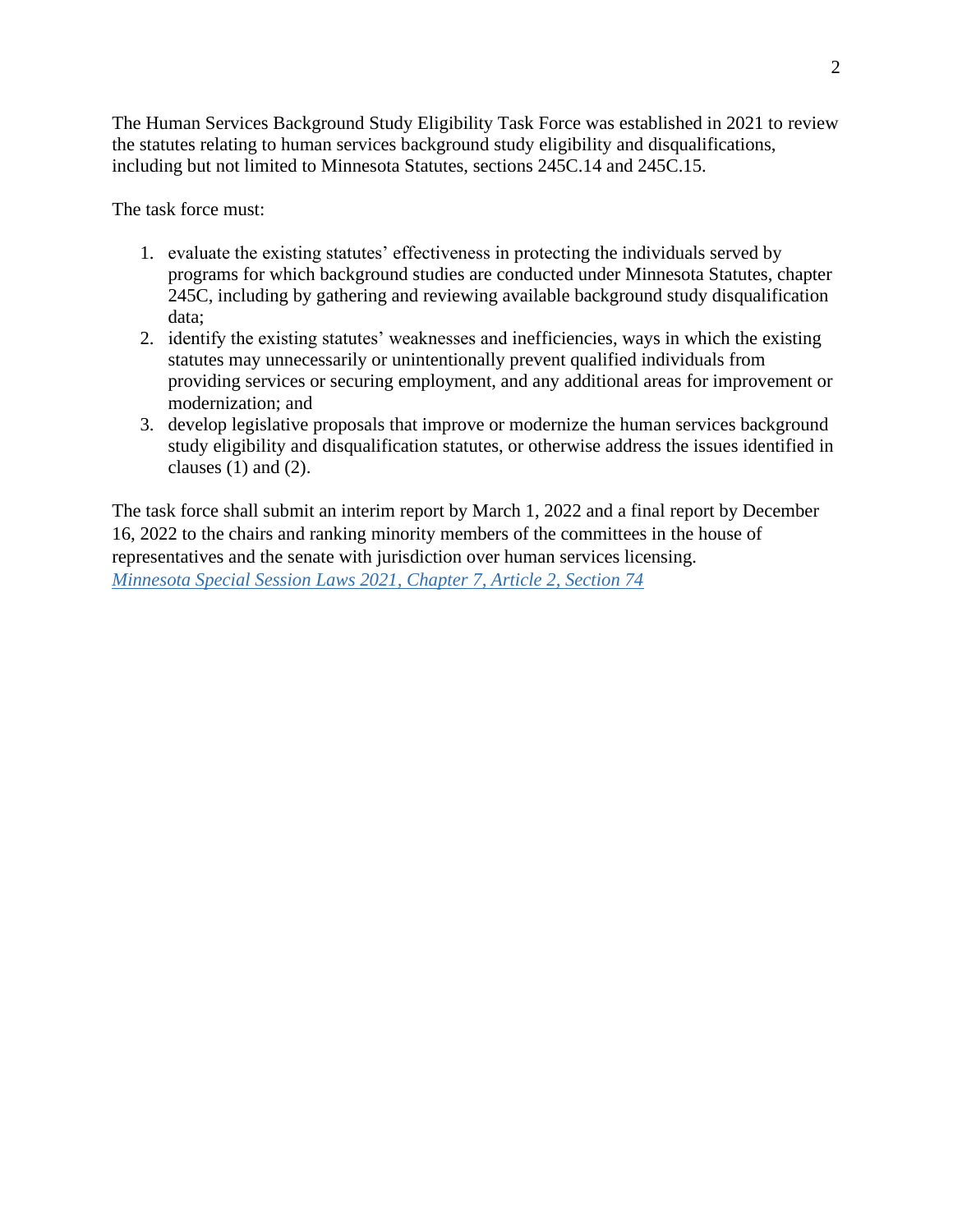# **Overview**

The Task Force was provided specific topics to study in the enacting legislation, which have provided a framework for the Task Force's ongoing work. The Task Force has met seven times. Video of each Task Force meeting as well as meeting minutes, agendas, and materials are all available on the Task Force's website [\(www.lcc.mn.gov/hsbtf/\)](http://www.lcc.mn.gov/hsbtf/). The Task Force has also set up three subcommittees to work on specific topics. Video of each subcommittee meeting as well as meeting minutes, agendas, and materials are also available on the Task Force's website.

The Task Force has also set up a portal for public comment on the website discussed above. It invites comment from all members of the public, especially those affected by the background study process.

The Task Force's work is ongoing. Though the Task Force has not completed specific recommended draft legislative language at the time of this Interim Report, it has made substantial progress in preparing to provide concrete recommendations for the Legislature by the December 16, 2022 final report. See the section entitled "Recommendations," below, for a discussion of specific areas of interest that the Task Force is working on.

#### **Meeting One- October 15, 2021**

The Task Force elected Jon Geffen as Chair and Dean Gilbertson as Vice-Chair. Legislative staff provided an overview of the legislation that established the Task Force. Staff from the Department of Human Services (DHS) provided an overview of DHS background studies.

#### **Meeting Two- November 12, 2021**

A survey of members inquiring about topics of interest was circulated before the meeting. Legislative staff provided an overview of the results of this survey. Members discussed topics of interest and information needs. Members agreed to establish a Working Group on Subcommittees to discuss a subcommittee structure in more depth (*see* attached Appendix A).

#### **Meeting Three- December 10, 2021**

The Task Force elected Gina Evans to replace Dean Gilbertson (who resigned from the Task Force for personal reasons) as Vice-Chair. DHS staff gave an overview of the background study process. Members discussed and adopted the recommendations of the Working Group on Subcommittees (*see* attached Appendix A). They established subcommittees on Data (*see*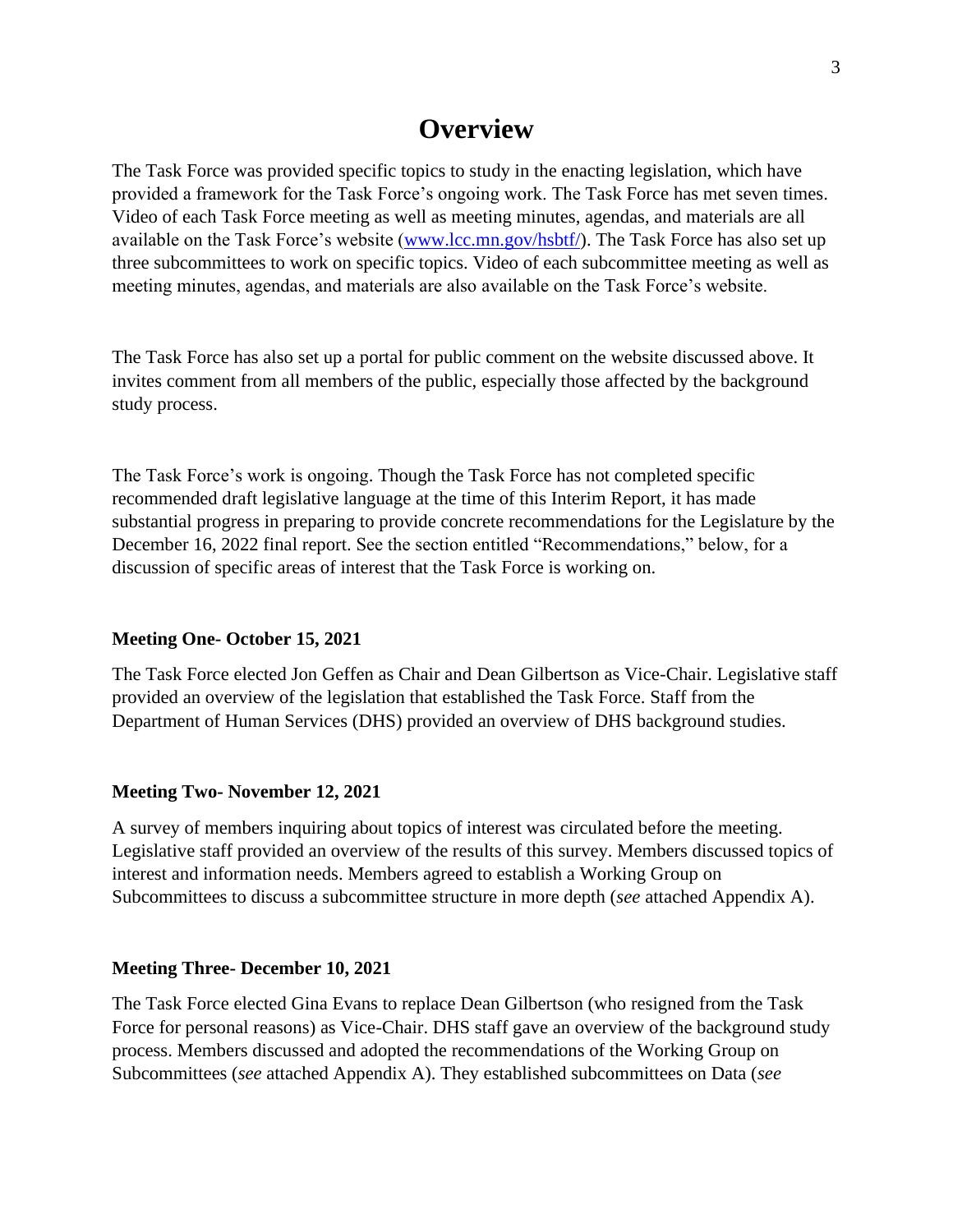attached Appendix B), Disqualifications (*see* attached Appendix C), and Remedies (*see* attached Appendix D).

### **Meeting Four- January 14, 2022**

The Task Force received reports from the three subcommittees and discussed their activities. Members also discussed previous recommendations by the 2007 Collateral Sanctions Committee, and the role of public comment and lived experience in future Task Force meetings. A member provided a presentation on their lived experiences with the background study process.

#### **Meeting Five- January 28, 2022**

The Task Force received reports from the three subcommittees and discussed their activities. Guest speakers also provided a presentation on recent legislative changes to background studies related to child foster care, and a presentation on lived experiences.

#### **Meeting Six- February 11, 2022**

The Task Force received reports from the three subcommittees and discussed their activities. DHS staff gave an overview of data provided to the Task Force. A member provided a presentation on their lived experiences with the background study process.

### **Meeting Seven- February 25, 2022**

The Task Force heard presentations from guest speakers on lived experiences and employers' experiences with the background study process. Members discussed the March 1 Interim Report. The Task Force voted to adopt proposed draft text and to empower the Chair and Vice-Chair to approve the final text, with 17 members in favor, 1 opposed, and 1 abstention. The Task Force also voted to include a submission commenting on the Recommendations to be provided by DHS with 17 members in favor, and none opposed.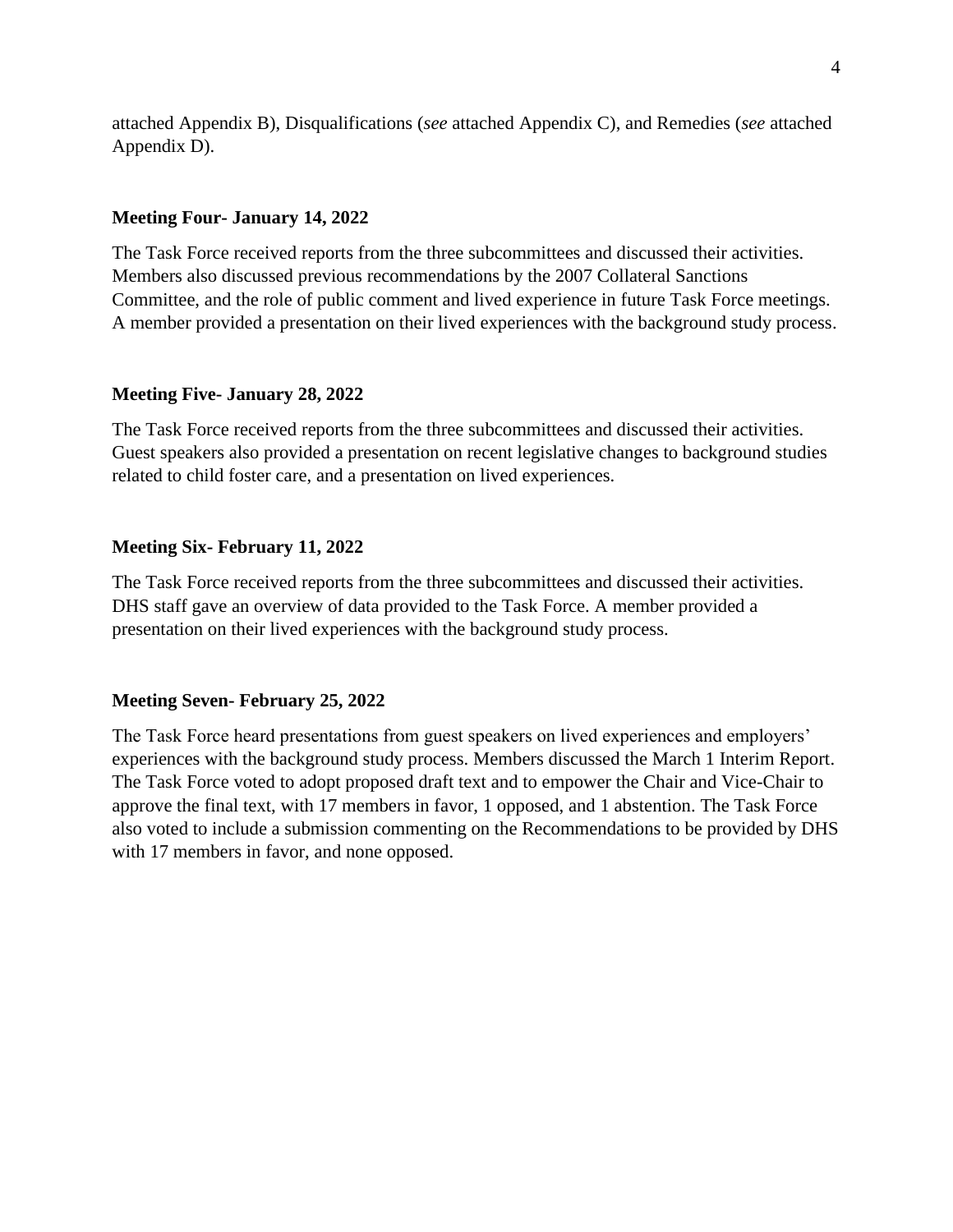# **Membership**

*[Minnesota Special Session Laws 2021, Chapter 7, Article 2, Section 74, Subd. 2](https://www.revisor.mn.gov/laws/2021/1/Session+Law/Chapter/7/)*:

(a) The task force shall consist of 26 members, appointed as follows:

(1) two members representing licensing boards whose licensed providers are subject to the provisions in Minnesota Statutes, section 245C.03, one appointed by the speaker of the house of representatives, and one appointed by the senate majority leader;

(2) the commissioner of human services or a designee;

(3) the commissioner of health or a designee;

(4) two members representing county attorneys and law enforcement, one appointed by the speaker of the house of representatives, and one appointed by the senate majority leader;

(5) two members representing licensed service providers who are subject to the provisions in Minnesota Statutes, section 245C.15, one appointed by the speaker of the house of representatives, and one appointed by the senate majority leader;

(6) four members of the public, including two who have been subject to disqualification based on the provisions of Minnesota Statutes, section 245C.15, and two who have been subject to a set-aside based on the provisions of Minnesota Statutes, section 245C.15, with one from each category appointed by the speaker of the house of representatives, and one from each category appointed by the senate majority leader;

(7) one member appointed by the governor's Workforce Development Board;

(8) one member appointed by the One Minnesota Council on Diversity, Inclusion, and Equity;

(9) two members representing the Minnesota courts, one appointed by the speaker of the house of representatives, and one appointed by the senate majority leader;

(10) one member appointed jointly by Mid-Minnesota Legal Aid, Southern Minnesota Legal Services, and the Legal Rights Center;

(11) one member representing Tribal organizations, appointed by the Minnesota Indian Affairs Council;

(12) two members from the house of representatives, including one appointed by the speaker of the house of representatives and one appointed by the minority leader in the house of representatives;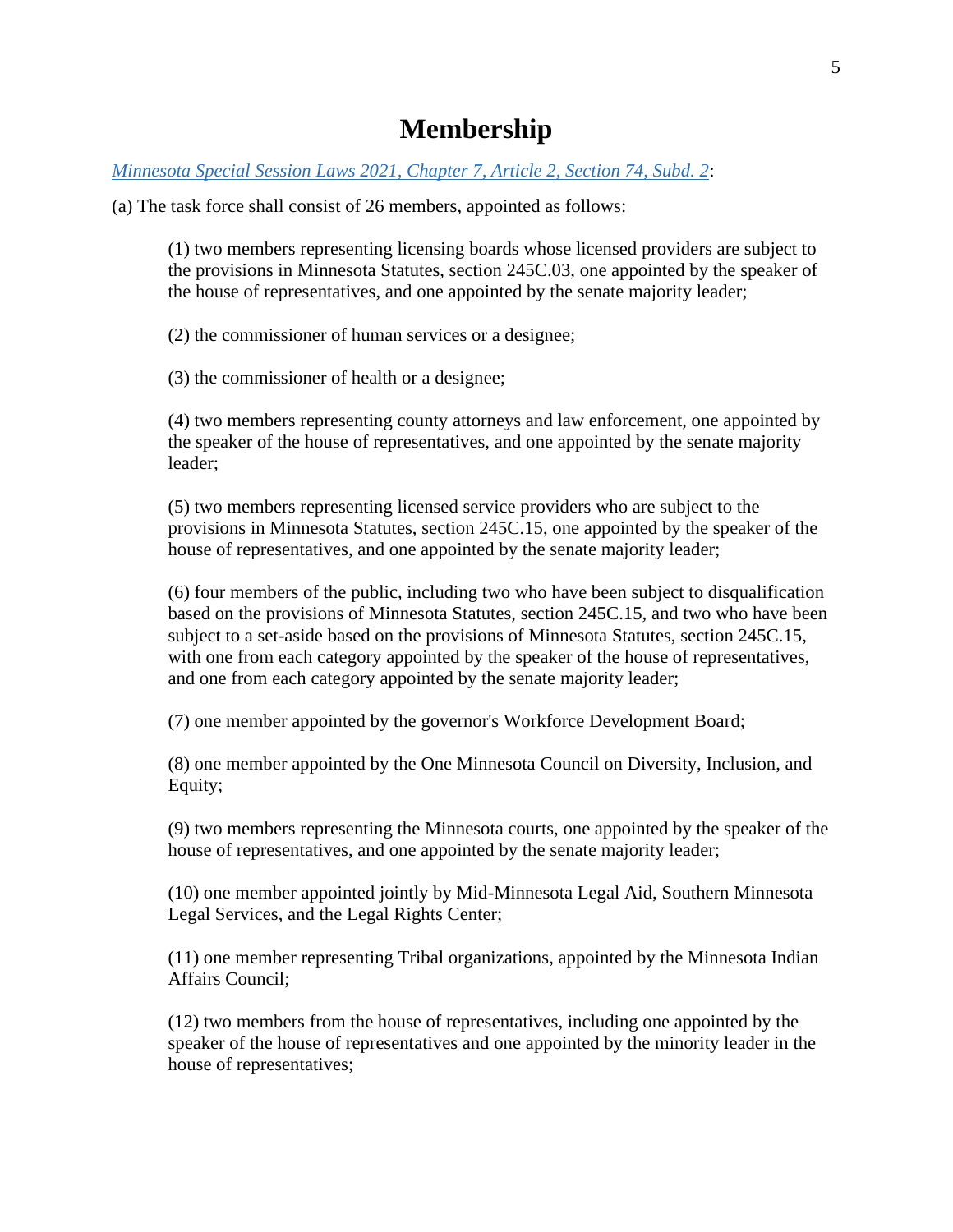(13) two members from the senate, including one appointed by the senate majority leader and one appointed by the senate minority leader;

(14) two members representing county human services agencies appointed by the Minnesota Association of County Social Service Administrators, including one appointed to represent the metropolitan area as defined in Minnesota Statutes, section 473.121, subdivision 2, and one appointed to represent the area outside of the metropolitan area; and

(15) two attorneys who have represented individuals that appealed a background study disqualification determination based on Minnesota Statutes, sections 245C.14 and 245C.15, one appointed by the speaker of the house of representatives, and one appointed by the senate majority leader.

#### **Senator Bobby Joe Champion**

Senate Appointed by: Senate Minority Leader

#### **Lucas Dawson**

Attorney representing individuals appealing a background study disqualification Appointed by: Speaker of the House

#### **Joshua Esmay**

Mid-MN Legal Aid/Southern MN Legal Services/Legal Rights Center Appointed by: Mid-MN Legal Aid/Southern MN Legal Services/Legal Rights Center

#### **Gina Evans, Co-chair**

Subject to a "set aside" Appointed by: Senate Majority Leader

#### **Jon Geffen, Chair**

Attorney representing individuals appealing a background study disqualification Appointed by: Senate Majority Leader

#### **Dean Gilbertson (resigned 11/23/2021)**

Licensing Board Appointed by: Senate Majority Leader

#### **Benjamin Hanson**

Commissioner of Health Designee Appointed by: Commissioner of Health

#### **Elizabeth Huntley (appointed 1/31/2022)**  Licensing Boards

Appointed by: Speaker of the House

#### **Dave Irvin**

Licensed service provider Appointed by: Senate Majority Leader

#### **Tiffany Kacir**

Representing area outside of the Metro Appointed by: MN Association of County Social Service Administrators

#### **Roy Kammer (appointed 12/13/2021)**

Licensing Board Appointed by: Senate Majority Leader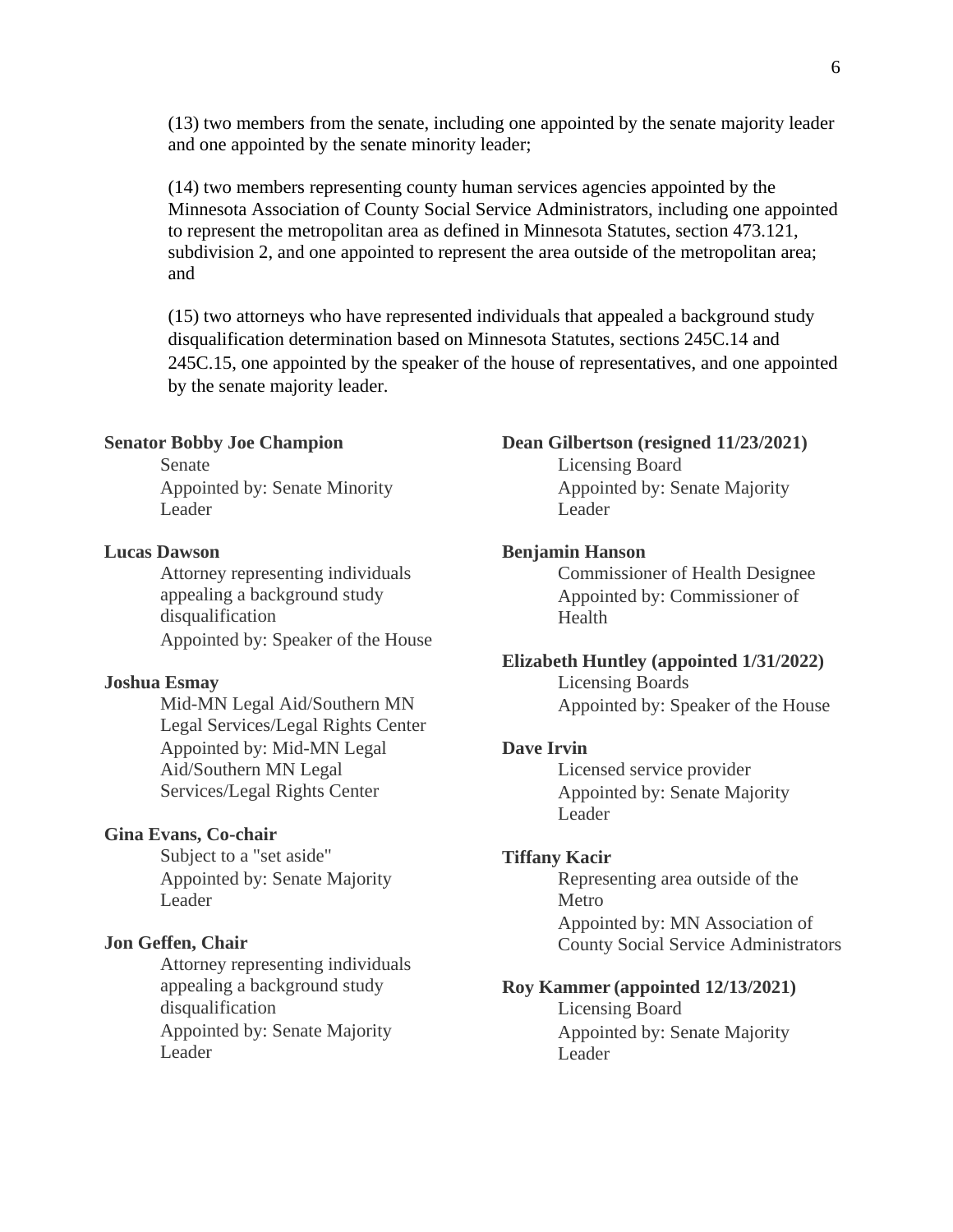#### **Lieutenant Andy Knotz**

Law enforcement Appointed by: Senate Majority Leader

**Honorable Gail Kulick**  Minnesota Courts Appointed by: Speaker of the House

# **Senator Andrew Mathews**

Senate Appointed by: Senate Majority Leader

#### **Nicole Mattson**

Licensed service provider Appointed by: Speaker of the House

## **Kimberly Miller (resigned 11/2/2021)**

Licensing Boards Appointed by: Speaker of the House

#### **Representative Kelly Moller**

Representative Appointed by: Speaker of the House

#### **Inspector General Kulani Moti**

Commissioner of Human Services Designee Appointed by: Commissioner of Human Services

#### **Max Page**

County Attorney Appointed by: Speaker of the House

#### **Jolene Rebertus**

Appointee Appointed by: One MN Council on Diversity, Inclusion, and Equity

#### **Representative Kristin Robbins**

 Representative Appointed by: House Minority Leader

**Leo Sandoval**  Subject to disqualification Appointed by: Speaker of the House

#### **Honorable Melissa Saterbak**

Minnesota Courts Appointed by: Senate Majority Leader

#### **Melissa Sherlock**

Representing the metro area Appointed by: MN Association of County Social Service Administrators

#### **Dywon Tatum**

Subject to disqualification Appointed by: Senate Majority Leader

#### **TaShonda Williamson**

Subject to a "set aside" Appointed by: Speaker of the House

#### **Vacant**

Appointee Appointed by: Governor's Workforce Development Board

#### **Vacant**

Representing Tribal Organizations Appointed by: MN Indian Affairs Council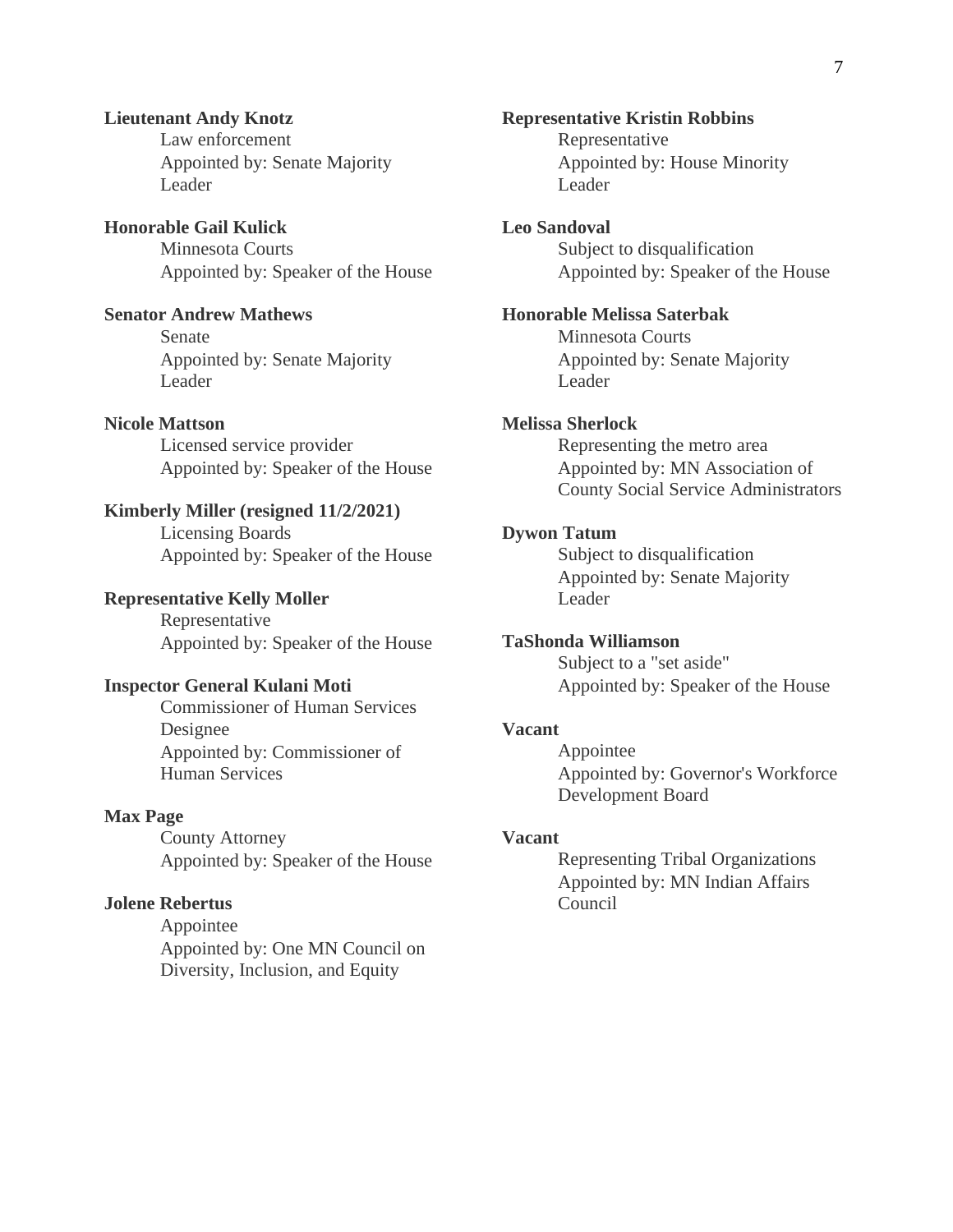# **Recommendations**

The Task Force's work is ongoing, and it does not have specific statutory language to recommend at this time. Nonetheless, the Task Force's work to date has identified several topics of interest which will receive further attention in future meetings.<sup>1</sup> The Task Force expects to make specific recommendations reflecting its work on these topics in its final report.

- **Data on the background study process show inefficiencies for job applicants, employers, and taxpayers.**
	- o Data provided by the Department of Human Services (DHS) show that Minnesota conducted **734,929 background studies** in 2018-2019, on **426,661 distinct individuals**. 2
	- o Of the 426,661 people studied in 2018 and 2019, only **2.4%** (10,163) received a disqualification.
	- o **82%** (2,927) of the 3,556 disqualified applicants who requested reconsideration in 2018-2019 ultimately had their disqualifications set-aside (meaning that agency reviewers determined they **did not pose an unacceptable risk of harm**) or rescinded.
	- o Anecdotally, the reconsideration process can take considerable time after an initial disqualification notice. Even if a set-aside or other determination allowing an applicant to work is statistically likely to occur, delays in receiving this determination can lead to applicants **losing job opportunities** and employers having difficulty in **filling open positions**.
	- o Taxpayer-funded **agency staff** must conduct all of these background studies (even if multiple studies are requested for the same person) and review all of these reconsideration requests (even if they are statistically likely to be granted).

### • **Data on the background study process show a number of concerning trends.**

- o 82% of people who requested reconsideration in 2018-2019 had their disqualifications set-aside or rescinded. However, **65%** (6,607) of the 10,163 people who received a disqualification **did not exercise their right to make this request**.
- o The number of people receiving a disqualification **increased from 5,300 in 2018 to 8,402 in 2019**.

<sup>&</sup>lt;sup>1</sup> The Task Force received, and continues to receive, detailed data productions from the Minnesota Department of Human Services' Background Studies and Data Analytics Divisions (DHS). The data productions are disaggregated in accordance with Task Force requests. The numbers reflected in this Recommendation have been extrapolated from DHS' data productions. For this reason, the numbers reflected in this Recommendation may not harmonize with data produced by DHS in response to other requests and alternate conclusions could be drawn. However, for purposes of the Task Force and in context of testimony and other information received in the Task Force and its subcommittee meetings, the Task Force finds the data included in its Recommendation significant.

<sup>&</sup>lt;sup>2</sup> At the direction of the Chair and Vice-Chair, language that may have been inaccurate or confusing was removed from this section after the Task Force vote to adopt the draft report. The vote empowered the Chair and Vice-Chair to make corrections of this nature.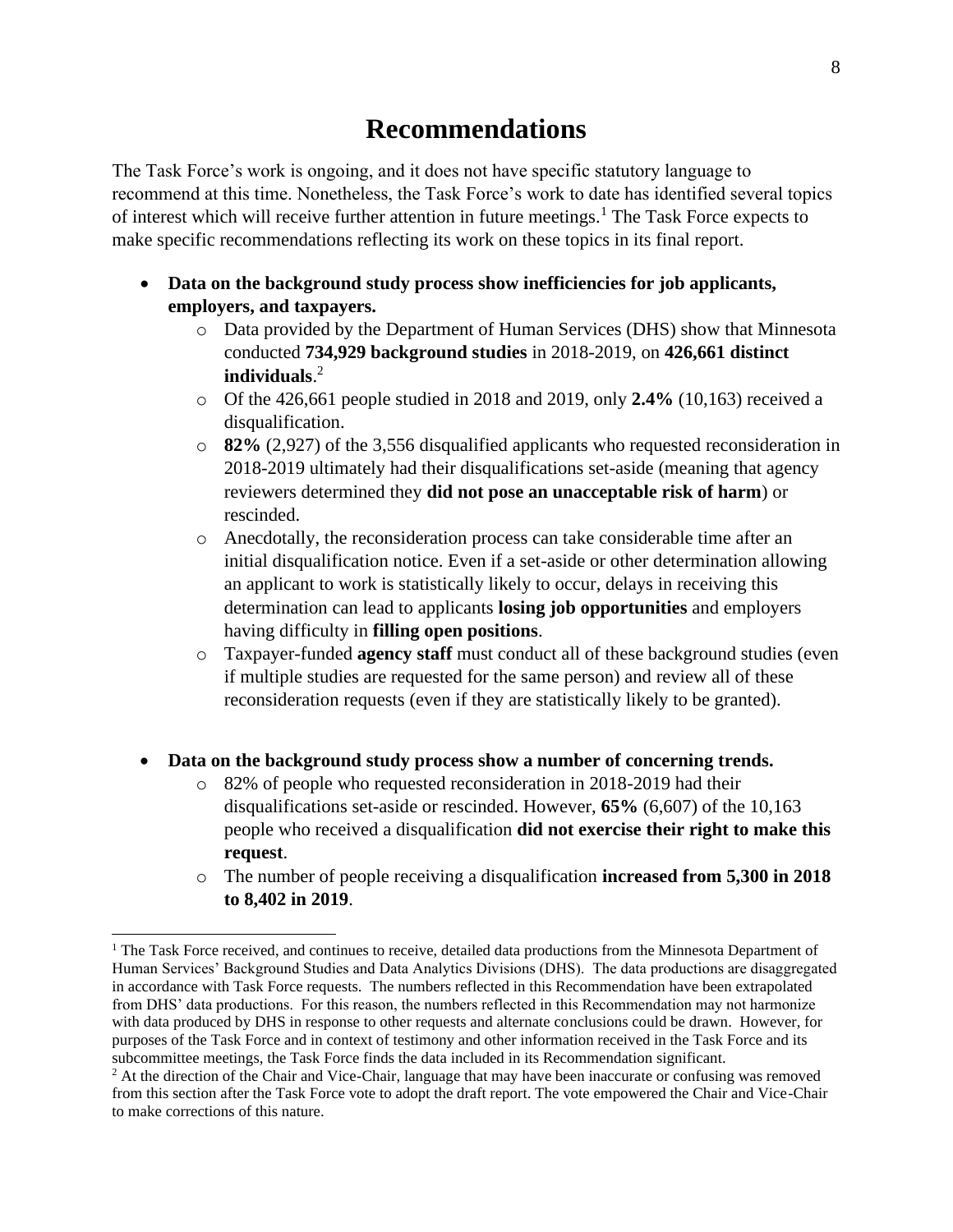- o **Specific types of employers** have job applicants disqualified at greater rates than average. For example, almost **10% of study subjects** for jobs in the substance use disorder treatment field received a disqualification in 2019. Anecdotally, people in recovery who want to bring their experience and expertise to this field can face considerable barriers if their previous substance use brought them into contact with the criminal justice system
- o Members of **many communities of color** are disproportionately likely to receive a disqualification. For example, almost **14.5%** of Native American study subjects in 2019 were disqualified. These racial disparities in outcome can be pronounced for particular employer types. For example, almost **10%** of African American applicants for positions in housing support programs were disqualified in 2018.

# • **The Task Force is scrutinizing disqualifications under §245C.15**

- List of Disqualifying Crimes:  $\S 245C.15$  includes a very extensive list of crimes that disqualify a person from working in a direct care position. This list is more extensive than the equivalent in many other states. The Task Force is reviewing **whether some of these offenses have any impact on the safety of vulnerable individuals**.
- Length of Disqualification: The Subcommittee is reviewing **whether the current length of a disqualification is too long**. Minnesota law has four separate disqualification periods:
	- **•** Permanent Disqualification
	- 15-year Disqualification
	- 10-year Disqualification
	- 7-year Disqualification

As noted below, these disqualification periods are **significantly longer than other states and relevant federal law**. For example, a simple possession of a drug (other than marijuana) is a felony which carries a 15-year disqualification.

- o Other States' Laws: Based on preliminary research, Minnesota's law disqualifies **more individuals** and for **longer periods of time** compared to other states. Minnesota law appears to be unusual in these areas and it is disputable if this departure provides increased protection to vulnerable individuals.
- o Data and Science: The Task Force desires to make recommendations based on data and science. For example, the Disqualification Subcommittee is investigating **recidivism data** to determine when an individual with a criminal record is less likely to reoffend and is no longer a threat to public safety. Moreover, it is reviewing the **science behind the juvenile brain** to determine when and how juvenile records should be used to disqualify an individual.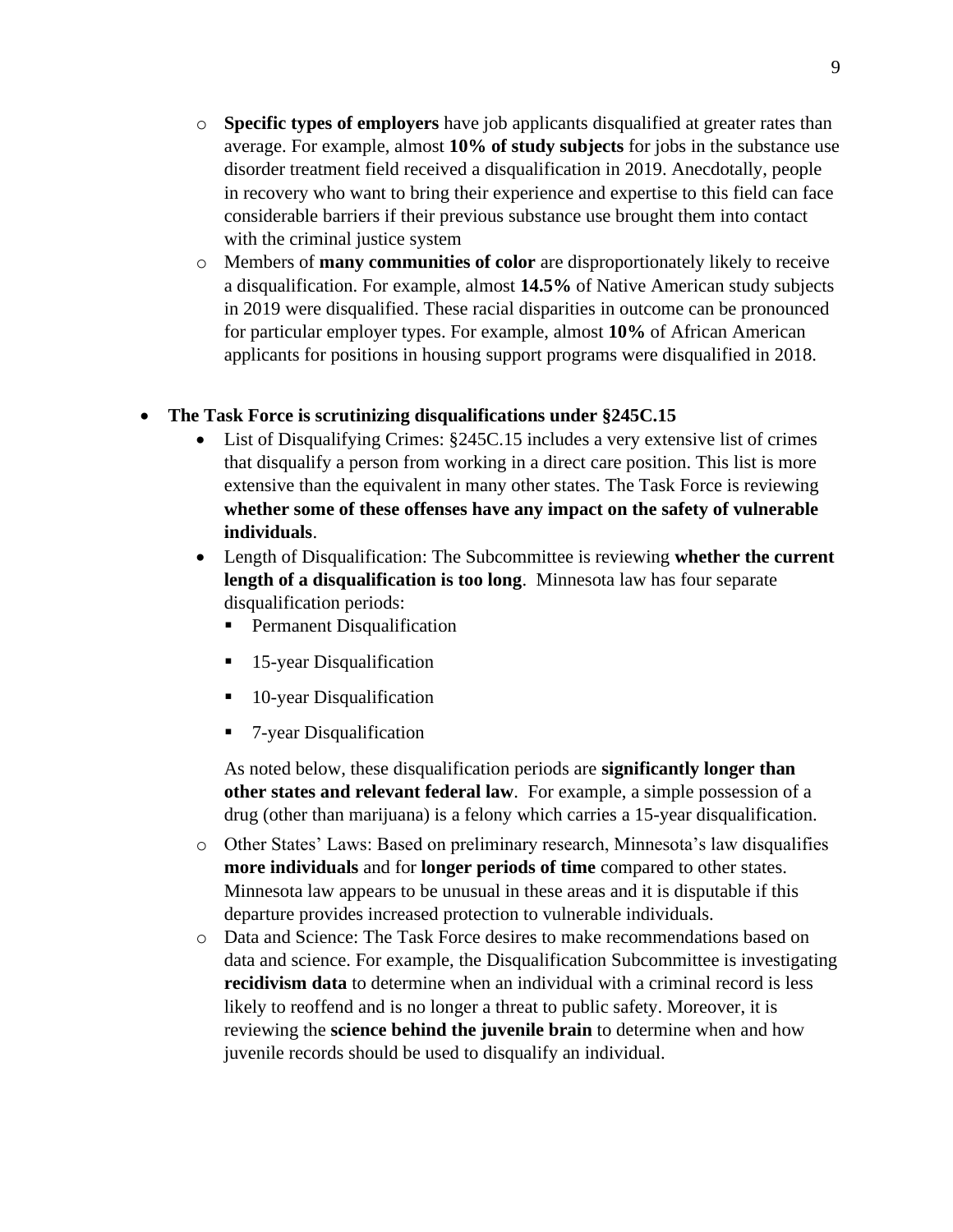#### • **The Task Force is scrutinizing how evidence is used under §245C**

- o Preponderance of the Evidence: §245C.14 requires that study subjects be disqualified if "a **preponderance of the evidence** indicates the individual has committed an act or acts" on the list of disqualifying crimes in §245C.15. Preponderance of the Evidence (informally, a "more likely than not" standard) is a **lower evidentiary standard** than that required for a criminal conviction. The use of this standard can lead to disqualifying people for conduct which was **never proven or admitted to in court**. The Task Force is concerned that this creates a significant risk of innocent people being disqualified. Additionally, ongoing comparative research indicates that **Minnesota is unusual in using this standard**. Most other state statutes comparable to §245C require disqualification for convictions, pleas, and other adverse findings with a higher evidentiary standard than the Preponderance of the Evidence.
- o Juvenile Records: §245C.08 **requires that juvenile records be reviewed** when determining whether the applicant is disqualified. The law further requires that the reviewing agency treat these **noncriminal records the same as criminal records** and **apply the same disqualification as an adult**. For example, if a 15-year-old is adjudicated delinquent related to an assault, that incident can potentially disqualify them permanently from ever working in a position providing direct care to vulnerable individuals.

### • **The Task Force is scrutinizing how disqualifications are reconsidered in current practice and under statute.**

- o Permanent Bars: §245C.24 **bars the reviewing agency** from setting aside a permanent disqualification under §245C.15. This prevents the reviewing agency from making a **case-by-case determination** whether a person presents a public safety concern or not, **regardless of how much time has passed and how much rehabilitation** the person has accomplished.
- o Permanent Disqualifications: The §245C.15 list of permanent disqualifications mentioned above is extensive. The Task Force is examining this list to determine whether **public safety warrants the inclusion of all of the crimes on this list**, particularly in light of the **permanent bar to considering any evidence of rehabilitation** under §245C.24 (discussed above).
- o Permanency for Juvenile Offenses: The use of juvenile records under §245C.08 (discussed above) can led to a study subject being **permanently disqualified** (with an attendant bar to reconsideration) for acts they **committed as a juvenile**. The Task Force is examining the public safety rationale for such permanent disqualifications for juvenile conduct, particularly in light of information on the **science behind juvenile brain development** and the evolution of **Minnesota and other states' law**.
- o Reconsideration for Non-Direct Care Staff: §245C does not give the reviewing agency enough **discretion in issuing a set-aside for non-direct care staff** (for example, maintenance or kitchen staff). Currently everyone (direct-care and nondirect care) are subject to the same risk of harm standards. This shifts the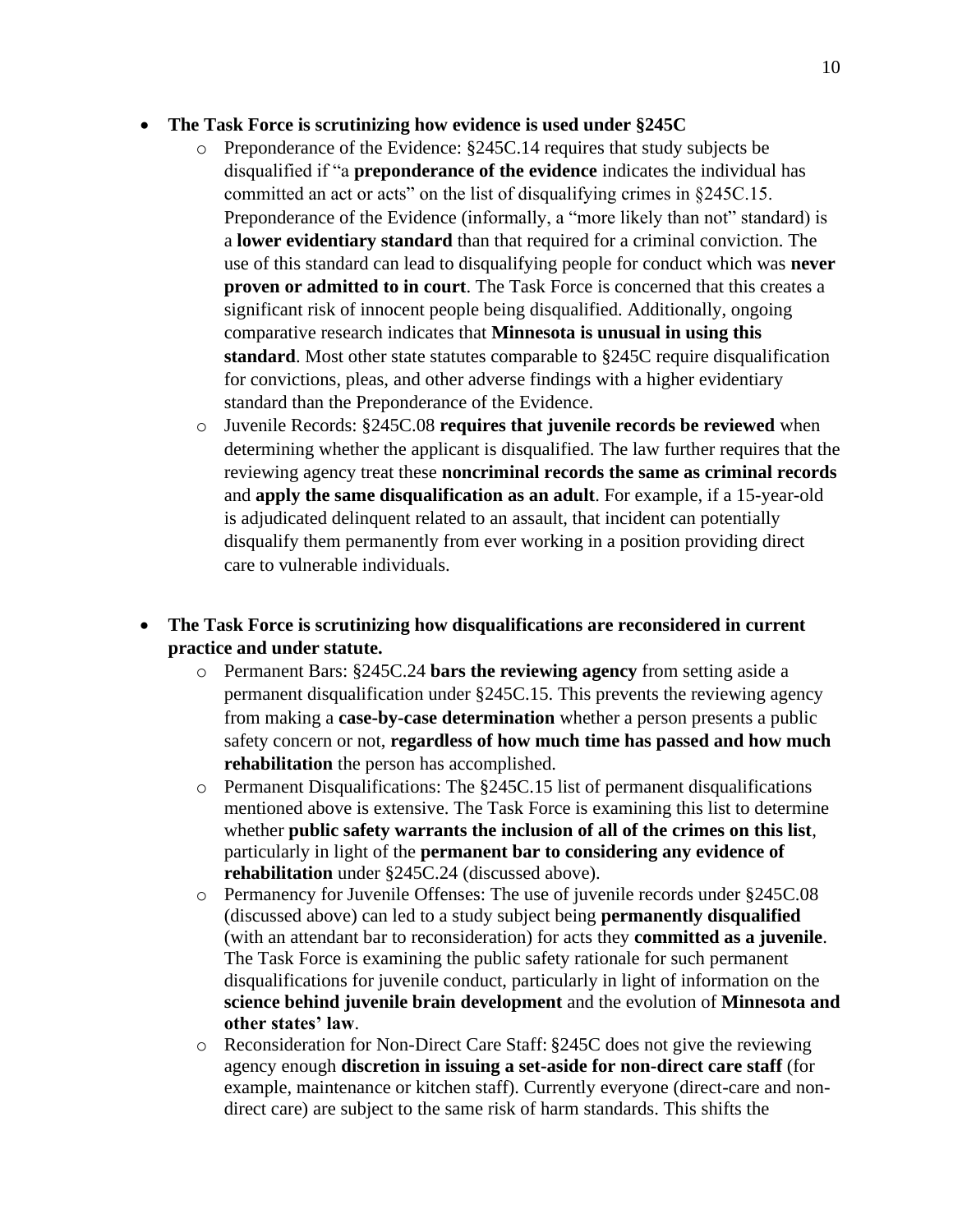emphasis to the **more cumbersome variance process** (in which employers agree to supervise the employee under conditions specified by the reviewing agency).

- o Improving the Process: The Task Force is examining ways in which the background study **process can be made more user-friendly**. For example, paper forms are currently the only option to appeal a disqualification, which imposes **unnecessary barriers** to applicants and introduces **additional administrative costs** for reviewing agencies. Moreover, background studies and requests for reconsideration are currently conducted on paper alone, **without an opportunity for an interview or discussion** with an agency representative. This can **impose an additional barrier** to applicants who are less articulate in written communication and contribute to a perception of the process as **impersonal and monolithic**.
- o Process Equity: The Task Force is interested in ensuring that the background study process is conducted in a manner **equitable for study subjects** and respectful of their due process and other civil rights.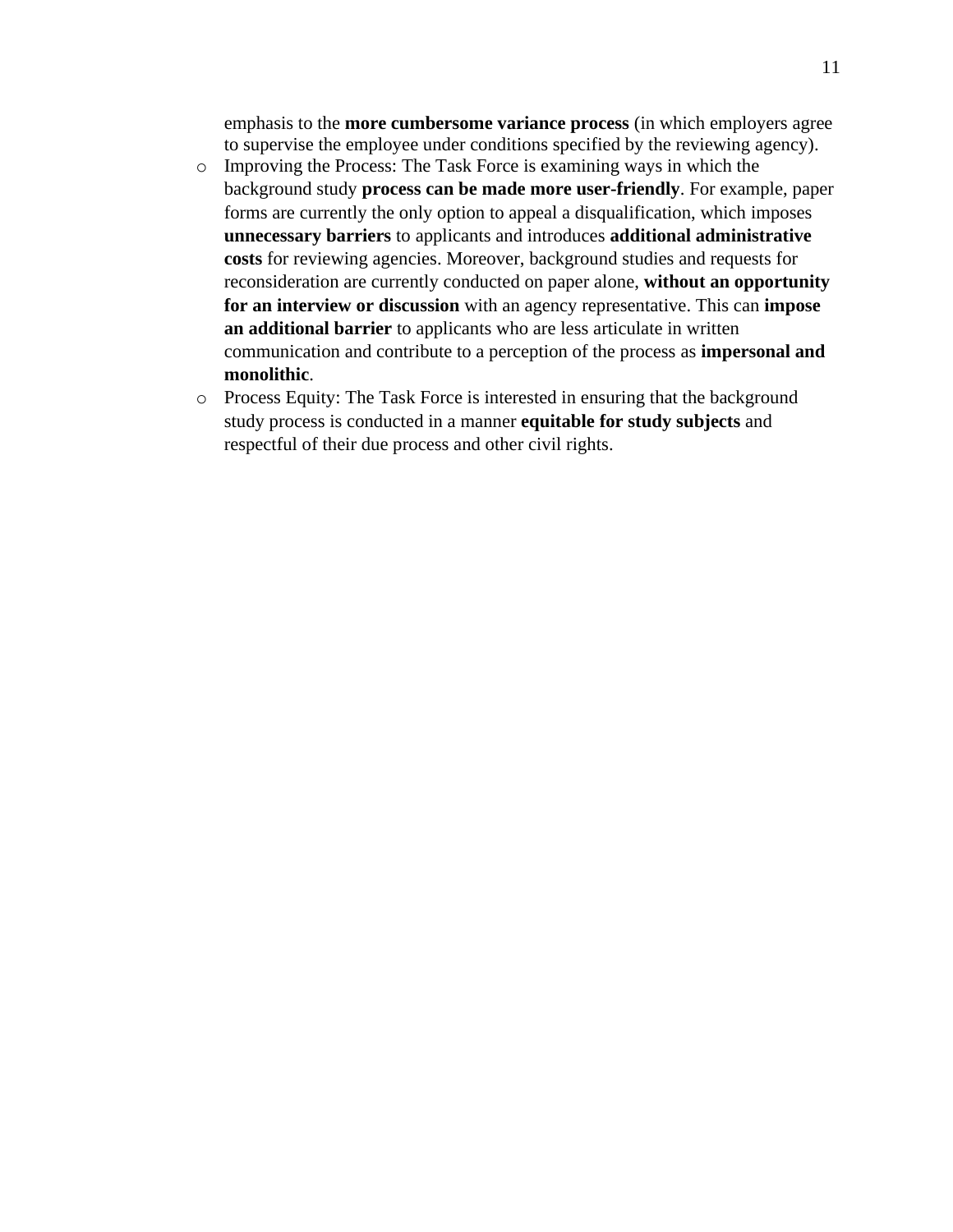# **Appendix A- Working Group on Subcommittees**

Lucas Dawson

Joshua Esmay

Gina Evans

Jon Geffen

Dave Irvin

Inspector General Kulani Moti

Dywon Tatum

TaShonda Williamson (Chair)

# **Overview**

The Working Group on Subcommittees met once to discuss a subcommittee structure to support the Task Force's work, and to make a recommendation to the larger Task Force. This recommendation was adopted at the December 10, 2021 meeting of the Task Force.

# **Meetings**

November 30, 2021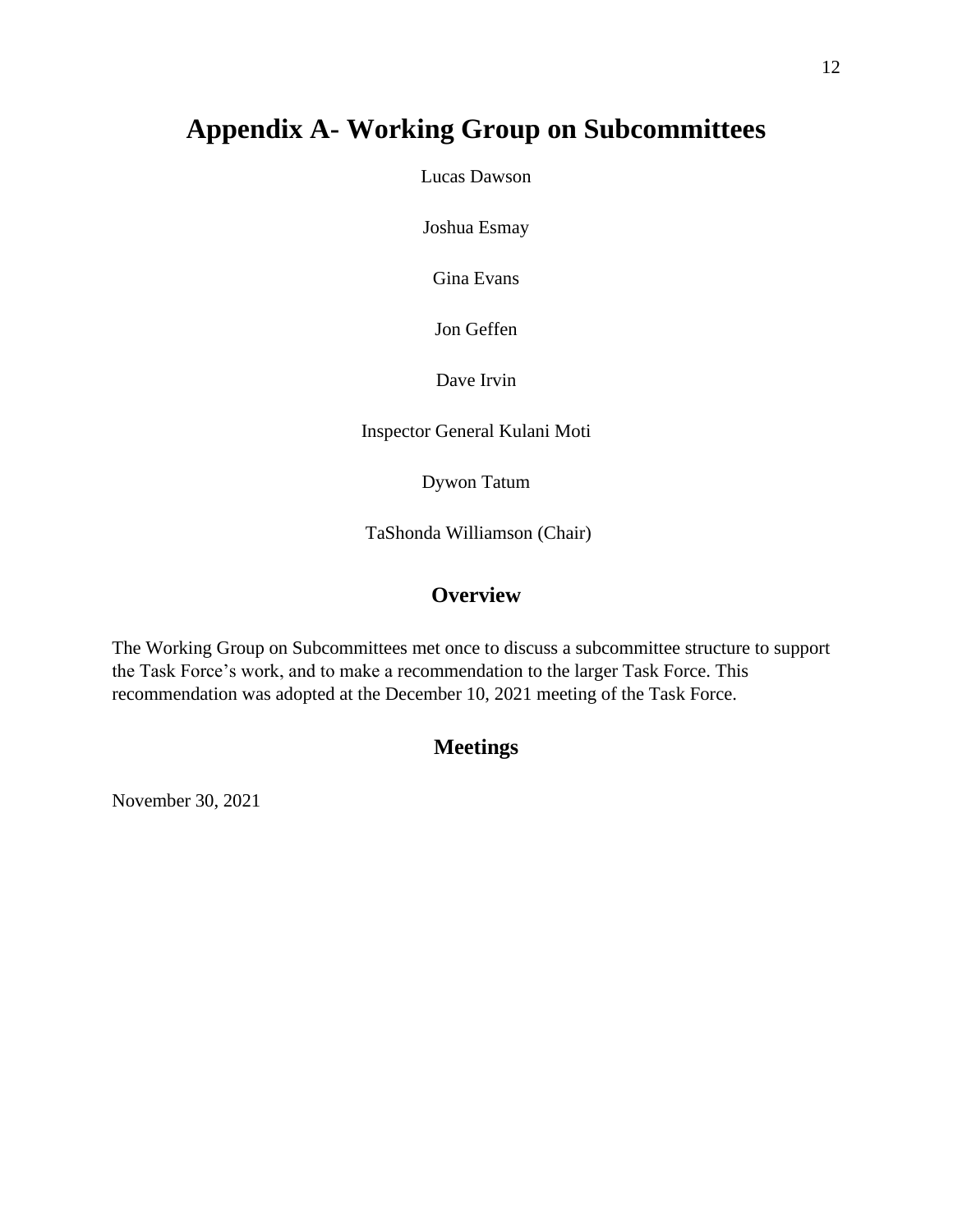# **Appendix B- Subcommittee on Data**

Gina Evans

Roy Kammer

Nicole Mattson

Rep. Kelly Moller

Jolene Rebertus

TaShonda Williamson (Chair)

# **Overview**

The Subcommittee on Data is responsible for gathering information to support the work of the Task Force, including but not limited to coordinating requests for data from executive branch bodies like the Department of Human Services.

# **Meetings**

- December 20, 2021
- January 4, 2022
- January 10, 2022
- January 18, 2022
- January 24, 2022
- January 31, 2022
- February 7, 2022
- February 18, 2022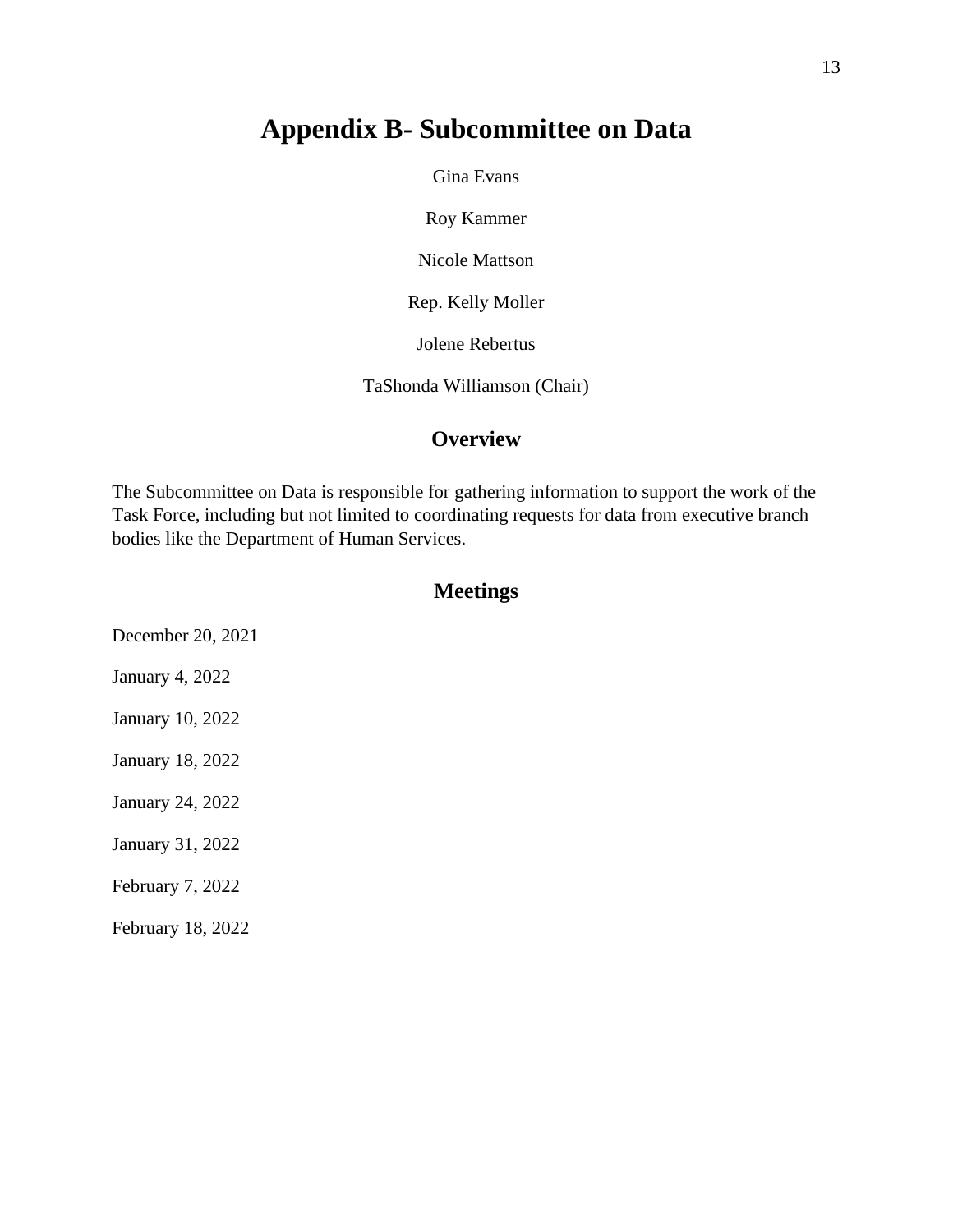# **Appendix C- Subcommittee on Disqualification**

Lucas Dawson Jon Geffen (Chair) Dave Irvin Tiffany Kacir Hon. Gail Kulick Max Page Rep. Kristin Robbins Leo Sandoval Melissa Sherlock Dywon Tatum

### **Overview**

The Subcommittee on Disqualification is responsible for examining the disqualifying crimes or conduct enumerated in §245C.15, and other elements of disqualification under §245C.

# **Meetings**

December 21, 2021

January 4, 2022

January 18, 2022

February 1, 2022

February 8, 2022

February 15, 2022